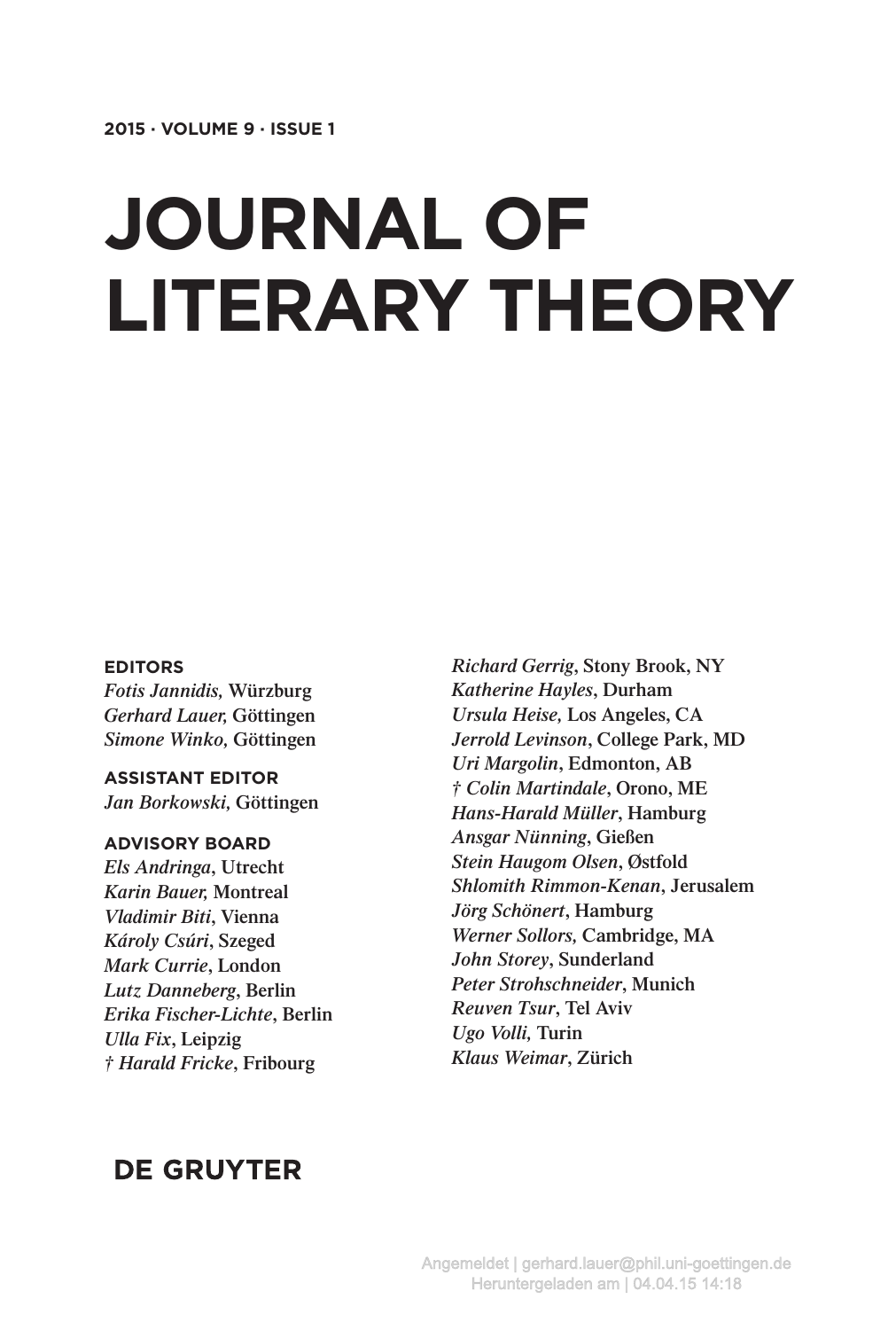ISSN 1862-5290 · e-ISSN 1862-8990

All information regarding notes for contributors, subscriptions, Open access, back volumes and orders is available online at www.degruyter.com/jlt

#### **responsible editors**

Prof. Dr. Fotis Jannidis, Julius-Maximilians-Universität Würzburg, Institut für Deutsche Philologie, Am Hubland, 97074 Würzburg, Germany, E-Mail: fotis.jannidis@uni-wuerzburg.de Prof. Dr. Gerhard Lauer, Georg-August-Universität Göttingen, Seminar für Deutsche Philologie, Käte-Hamburger-Weg 3, 37073 Göttingen, Germany, E-Mail: gerhard.lauer@phil.uni-goettingen.de Prof. Dr. Simone Winko, Georg-August-Universität Göttingen, Seminar für Deutsche Philologie, Käte-Hamburger-Weg 3, 37073 Göttingen, Germany, E-Mail: simone.winko@phil.uni-goettingen.de

**Editorial Office** Jan Borkowski, JLT – Journal of Literary Theory, Georg-August-Universität Göttingen, Seminar für Deutsche Philologie, Käte-Hamburger-Weg 3, 37073 Göttingen, Germany, E-Mail: JLT@phil.uni-goettingen.de, www.JLTonline.de

**Journal Manager** Anna Barkhoff, De Gruyter, Genthiner Straße 13, 10785 Berlin, Germany, Tel.: +49 (0)30 260 05 – 317, Fax: +49 (0)30 260 05 – 250, E-Mail: anna.barkhoff@degruyter.com

**Responsible for advertisements** Heiko Schulze, De Gruyter, Genthiner Straße 13, 10785 Berlin, Germany, Tel.: +49 (0)30 260 05 – 358, Fax: +49 (0)30 260 05 – 264, E-Mail: anzeigen@degruyter.com

© 2015 Walter de Gruyter GmbH & Co. KG, Berlin/Boston

**typesetting** Reemers Publishing Services GmbH, Krefeld

**druck** Franz X. Stückle Druck und Verlag e.K., Ettenheim Printed in Germany



Offenlegung der Inhaber und Beteiligungsverhältnisse gem. § 7a Abs. 1 Ziff. 1, Abs. 2 Ziff. 3 des Berliner Pressegesetzes: Die Gesellschafter der Walter de Gruyter GmbH sind: Cram, Gisela, Rentnerin, Berlin; Cram, Elsbeth, Pensionärin, Rosengarten-Alvesen; Cram, Margret, Studienrätin i.R., Berlin; Cram, Dr. Georg-Martin, Unternehmens-Systemberater, Stadtbergen; Cram, Maike, Berlin; Cram, Jens, Mannheim; Cram, Ingrid, Betriebsleiterin, Tuxpan / Michoacan (Mexiko); Cram, Sabina, Mexico, DF (Mexiko); Cram, Silke, Wissenschaftlerin, Mexico DF (Mexiko); Cram, Björn, Aachen; Cram, Ella Anita, Rentnerin, Berlin; Cram, Berit, Greifswald; Cram-Gomez, Susanne, Mexico DF (Mexiko); Cram-Heydrich, Walter, Mexico DF (Mexico); Cram-Heydrich, Kurt, Angestellter, Mexico DF (Mexico); Duvenbeck, Brigitta, Oberstudienrätin i.R., Bad Homburg; Fund, Dr. Sven, Berlin; Gädeke, Gudula, M.A., Atemtherapeutin/Lehrerin, Tübingen; Gädeke, Martin, Einzelunternehmer, Würzburg; Lubasch, Dr. Annette, Ärztin, Berlin; Schütz, Dr. Christa, Ärztin, Mannheim; Schütz, Sonja, Berlin; Schütz, Juliane, Berlin; Schütz, Antje, Berlin; Schütz, Valentin, Berlin; Seils, Dorothee, Apothekerin, Stuttgart; Seils, Gabriele, Journalistin, Berlin; Seils, Dr. Clara-Eugenie, Oberstudienrätin i.R., Reppenstedt; Seils, Christoph, Journalist, Berlin; Siebert, John-Walter, Pfarrer, Oberstenfeld.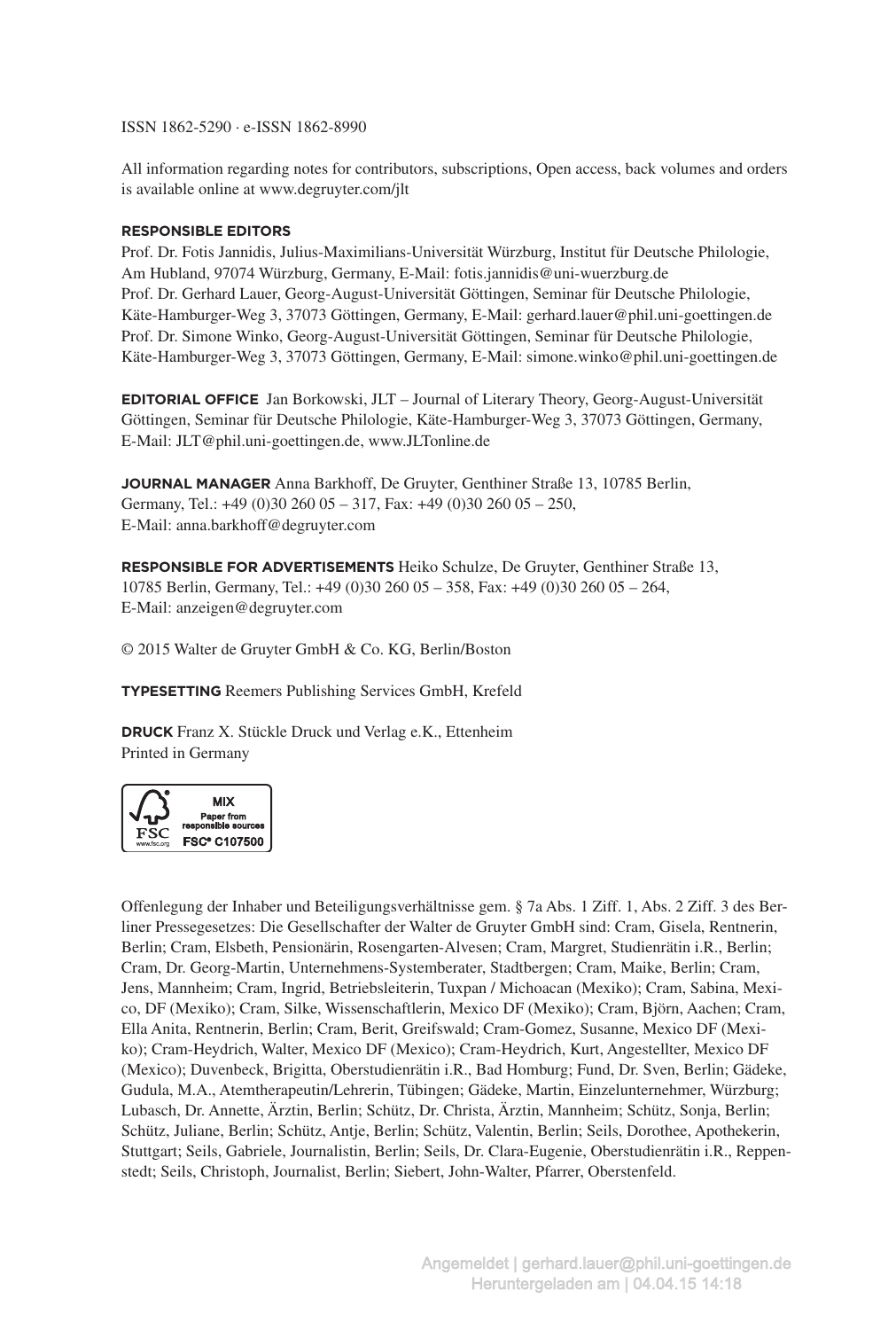# **Contents**

### Special Issue: Empirical Methods in Literary Studies

Gerhard Lauer Introduction: Empirical Methods in Literary Studies -1

Katarina Eriksson Barajas Discursive Reception Studies – A Path toward Knowledge about Fiction in Everyday Life -4

J. Berenike Herrmann, Karina van Dalen-Oskam, Christof Schöch Revisiting Style, a Key Concept in Literary Studies -25

Sonja Klimek, Ralph Müller Vergleich als Methode? Zur Empirisierung eines philologischen Verfahrens im Zeitalter der Digital Humanities -63

Eva Maria (Emy) Koopman, Frank Hakemulder Effects of Literature on Empathy and Self-Reflection: A Theoretical-Empirical Framework - 79

Reuven Tsur Issues in the Instrumental Study of Poetry Reading -112

## **Articles**

Peter Klimczak, Christer Petersen Ordnung und Abweichung. Jurij M. Lotmans Grenzüberschreitungstheorie aus modallogischer Perspektive -135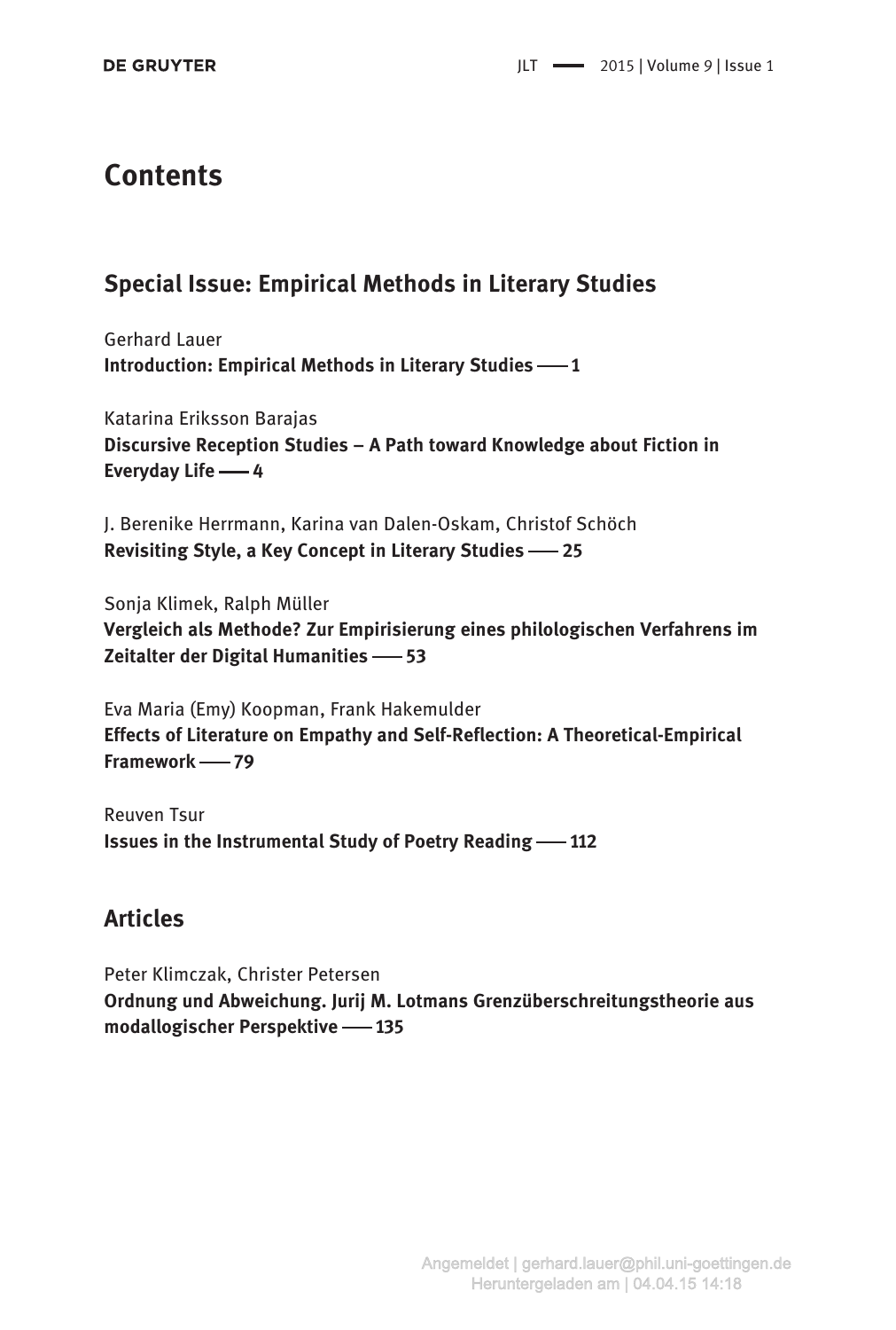# Gerhard Lauer Introduction: Empirical Methods in Literary **Studies**

DOI 10.1515/jlt-2015-0001

Empirical methods are widely discussed in the theory of sciences but undertheorized in literary theory. The main reason why literary theory is about anything except empirical methods is its nature. Literary theory is critical theory in the broad sense of the term, connected with the social and cultural inquiry into modern societies (Bohman 2013). Not method but questioning the entitlement of sciences, and scholarship in general, is the major goal of many theories in the field. An emphasis on the individuality of the text, and the notion that the individual scholar is crucial to read literature properly, pursue the same direction of this muchtravelled road. Aesthetic experiences, it is argued, are beyond words and any method. Influential scholars such as Hans-Georg Gadamer claim no less than a fundamental opposition between truth and method; they assign truth to scholarship and methods to the sciences (Gadamer 1960). Since literary approaches based on methods, even empirical ones, are perceived as contradicting this prevailing kind of understanding literature, articles on the subject are absent in most dictionaries of literary criticism (Winko 2000); in literary theory,  $\gamma$  empirical methods $\gamma$ designates little more than a theoretical idiosyncrasy, like, for instance, the empirical study of literature (Andringa 1998). Almost universally in literary theory, a skeptical perspective on empirical methods prevails.

However, the general assumption of a contradiction of literary theory and empirical methods is wrong in more than one respect. First, empirical methods are part of the long history of literary scholarship and rhetoric. Whoever identifies a hapax legomenon or looks for parallel text passages, makes use of empirical methods, developed nearly two thousand years ago by Hellenistic literary scholarship (Kennedy/Innes 1990). Textual criticism and the exegesis of texts based on literary, historical, biographical, and linguistic scholarship are systematic and methodologically verified practices which match empirical methods. And in a similar sense, empirical methods are widely used to enable discrimination, for instance, when modern narratology distinguishes between showing and telling, or when, in literary history, historical contexts such as industrialization are drawn upon to explain Victorian novels. Any such approaches obey certain rules and theoretical principles, and in that sense are sound methods. Secondly, modern sciences (as they have been described since the seventeenth century by pioneers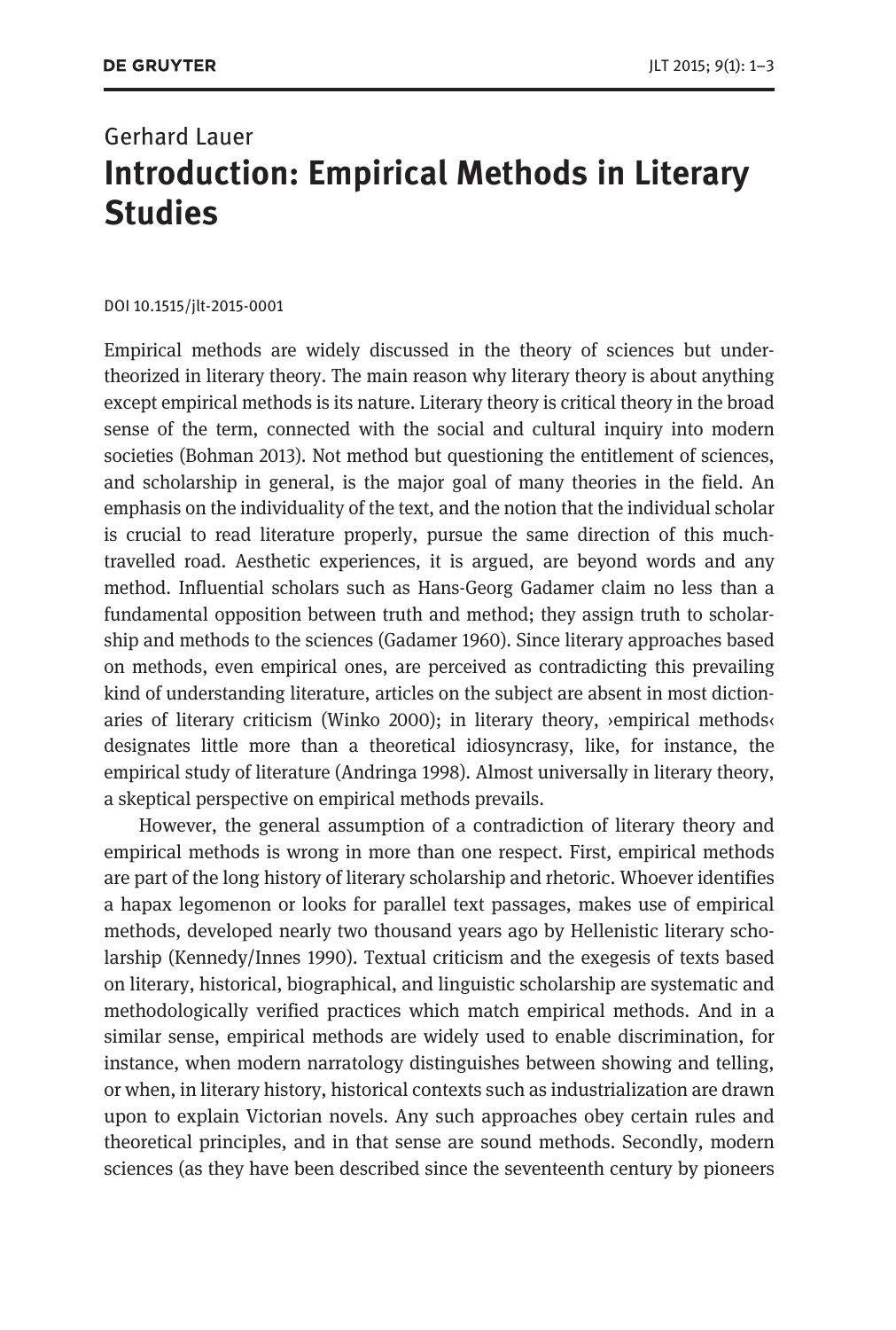such as Francis Bacon) understand their underlying new principles as empirical. As Bacon put it in his Advancement of Learning:

The works touching books are two  $-$  first, libraries, which are as the shrines where all the relics of the ancient saints, full of true virtue, and that without delusion or imposture, are preserved and reposed; secondly, new editions of authors, with more correct impressions, more faithful translations, more profitable glosses, more diligent annotations, and the like. (Bacon 1605).

Textual criticism established its empirically based institutions and rules long before literary studies became literary criticism.

And thirdly, empirical methods, from Russian Formalism at the beginning of the twentieth century to actual quantitative and computer-based approaches, are part of modern literary studies. Albeit not a large one, they nevertheless make headway for new literary theories and have challenged and provoked more than once preconceived notions in the current comfort zones of literary theory (Ajouri/ Mellmann/Rauen 2013).

Empirical methods undoubtedly have their history and assured place in literary theory, but we cannot rule out that their significance is limited; they hardly hold a central position in much theoretical thinking about literature. They are accepted at the level of textual analysis or even regarded as a kind of craftsmanship, but are not valued as theory. It takes its toll when empirical methods are more or less excluded from literary theory and discussed separately in other field of knowledge like psychology or social sciences, as it is often the case. For this simple reason the Journal of Literary Theory published a call for papers, hoping to receive contributions about the significance of empirical methods for literary theory. We asked in our call for papers:

Empirical methods have a humble yet continuous tradition in literary studies. It's a tradition that seems to stand in fundamental opposition to historical and hermeneutical approaches due to differences concerning the practice of validation, reliability and extensiveness of their claims. JLT is interested in publishing articles that take a theoretical and systematic perspective on the question how empirical methods – despite those differences – might fit into the research practices of literary studies. How can both approaches complement each other? How can established questions in literary studies be answered differently (or maybe even more satisfyingly) by using empirical approaches? How does literature as a subject matter change through the use of empirical approaches, such as methods from the cognitive sciences or computer based processes? Which preconditions should (still) be clarified, so that empirical methods can become part of the literary studies?

We received fabulous papers but more or less all derived from the small branch of empirical study of literature. We have preached to the choir once more. The gap